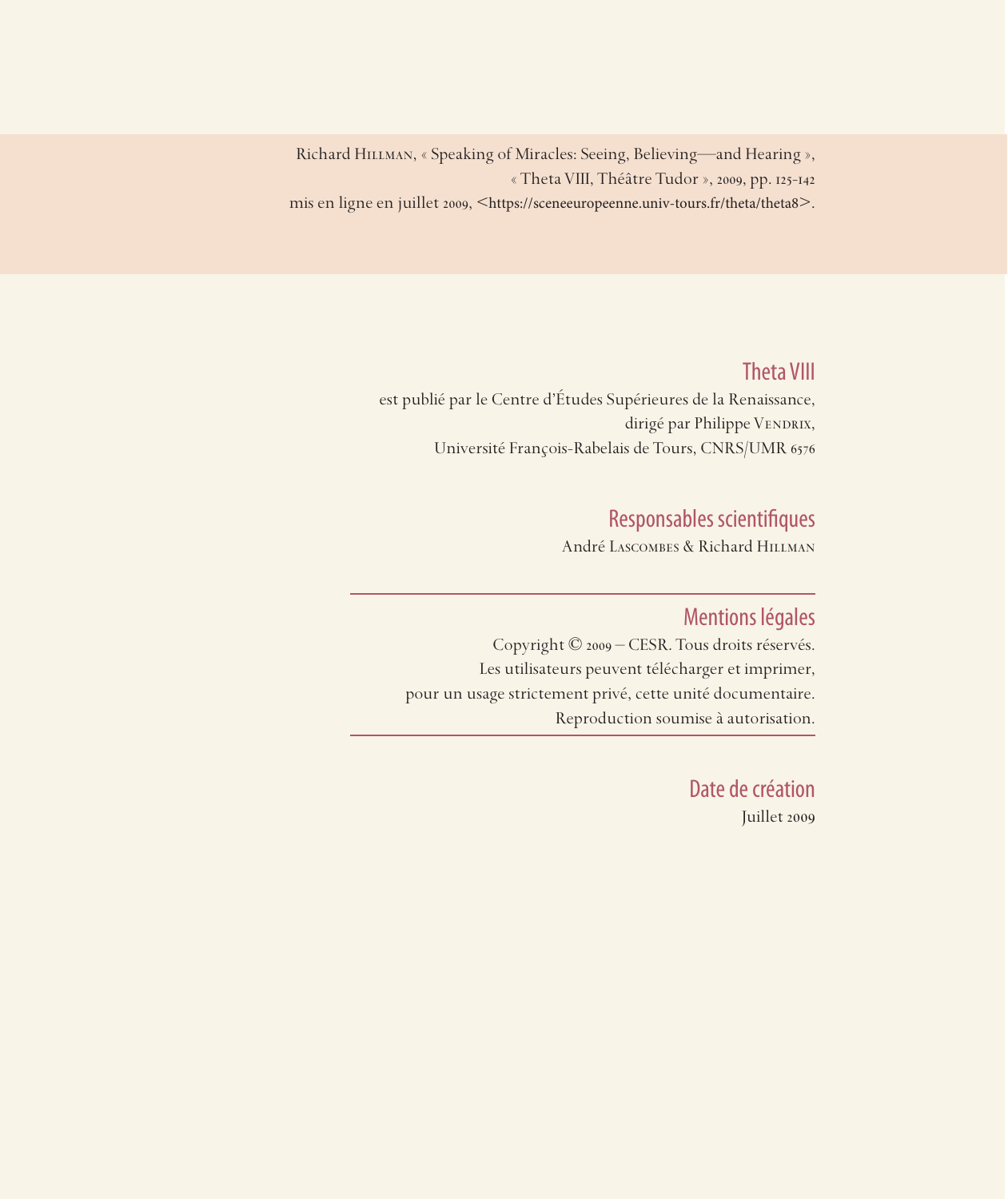Thêta VIII – Théâtre Tudor Richard HILLMAN CESR, Tours p. 125-142

# *Speaking of Miracles: Seeing, Believing—and Hearing*

Richard Hillman Université François-Rabelais de Tours, CNRS—CESR

When the rug is pulled out from under by asking, "or<br>is it?", someone of perverse mind might be switched<br>onto a different track and wonder to what extent<br>believing may instead be a matter of hearing. But the quesis it?", someone of perverse mind might be switched onto a different track and wonder to what extent believing may instead be a matter of hearing. But the question is less frivolous than fraught, extending all the way from the early modern penchant for "hearing" rather than "seeing" a play to Puritan iconoclasm and anti-theatricality, complex questions, however old hat (as in *Hat, The Anti-Christ's Lewd* [Lake and Questier]). They intersect with the broad Reformation principle that, in proportion as God visibly withdraws from the public sector, on stage and off, his Word is privatised. Also lurking is the monstrous question of outward signs in relation to inward essence. When Ben Jonson agreed with the ancient rhetoricians (and a current proverb)—"Language most shows a man: speak, that I may see thee" (Jonson, ed. Donaldson, l. 2049  $[p. 574]$ <sup>1</sup>—he did more than assimilate the visual to the verbal. He also by-passed his own profession, the roleplaying and double-talking that he practised on the stage (and no doubt elsewhere<sup>2</sup>), habitually "suit[ing] the

2 See, for instance, the anecdote recorded by Drummond (13.254-58 [p. 601]) regarding Jonson's impersonation of an astrologer; see, for that matter, the *Conversations* with Drummond generally.

<sup>1</sup> The famous remark is embedded within a discussion of rhetoric and sandwiched between citations of Quintilian and Cicero; its proverbial character is noted by Donaldson, ed., n. to l. 2049 (p. 752), citing Tilley, S735. See also Herford and Simpson, eds., vol. 11, nn. to ll. 2031-89 (p. 270) and 2031 (p. 271).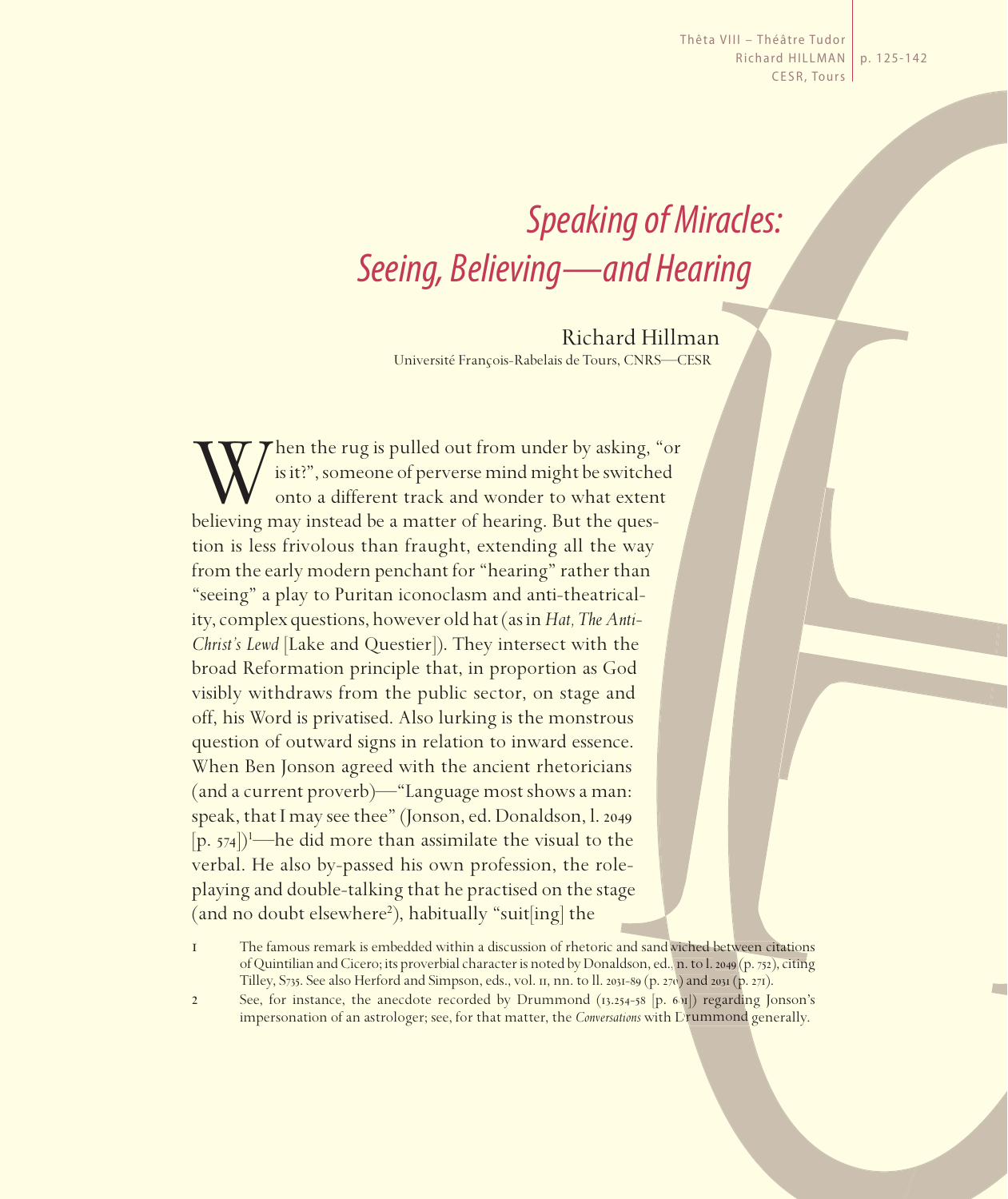action to the word" (Shakespeare, *Ham.*, III.ii.17) precisely so as to conceal or to conjure—or both—"that within which passes show" (I.ii.85). As the case of Hamlet illustrates to perfection (if that is the word), such juggling with essential impressions often plays off, as I have proposed elsewhere (Hillman, esp. pp. 1-34), self-*speaking* means against a self-*effacing* end, the latter lending itself to an eminently optical metaphor: "aphanisis" (fading).

Incidentally, it may serve as a cautionary lesson that Jonson, to whom it is fashionable to impute a Catholic-tinged taste for the miraculous, proclaims the contingency of seeing upon hearing. At the same time, one finds the Puritanleaning George Whetstone, in *A mirour for magestrates of cyties*, invoking at once theatrical and classical authority for what he calls the "sound Reason of Plautus: 'Of more validitie, is the sight of one eye, than the attention of ten eares: for, in that a man seeth, is Assurance, and in that he heareth, may be Error"" (sig. Aiii').<sup>3</sup> In fact, Whetstone takes his quotation contrary to context in the finest undergraduate style: Plautus' line is a joke at the speaker's expense involving multiple deceiving appearances, the key one here recalling the lying-in gambit of Mak's wife. No less than Jonson, however, Whetstone had popular wisdom on his side: obviously related to our own keynote proverb is another more fully documented for the period, which actually adapts Plautus in a closer translation: "One eyewitness is better than ten earwitnesses" (Tilley, E274). Taken together, the declarations of Jonson and Whetstone, along with their echoes, both more and less erudite, would seem to diminish the ideological charge.

Thus encouraged, I hope that in such a brief paper I can side-step major spectator sporting events and settle for local glimpses of the games being played here and there. Such glimpses suggest to me that, in broad contrast with the synthesizing impulse of medieval theatre, the Tudor one habitually takes seeing and hearing apart precisely along the axis of believing. Sometimes, too, it puts them together again, and the results can resemble those of someone who tries to fix his own (non-digital) watch, unsure of what all the pieces are for and left with no hope of making the thing tick. (But then the English theatre is notoriously indifferent to the unity of time.)

<sup>3</sup> The provenance of the citation is *Truculentus* II.vi.8-9: "pluris est oculatus testis unus quam auriti decem; / qui audiunt audita dicunt, qui uident plane sciunt". The speaker is Stratophanes, himself a boastful soldier who is in the process of being tricked by a courtisan into believing that she has had a child by him.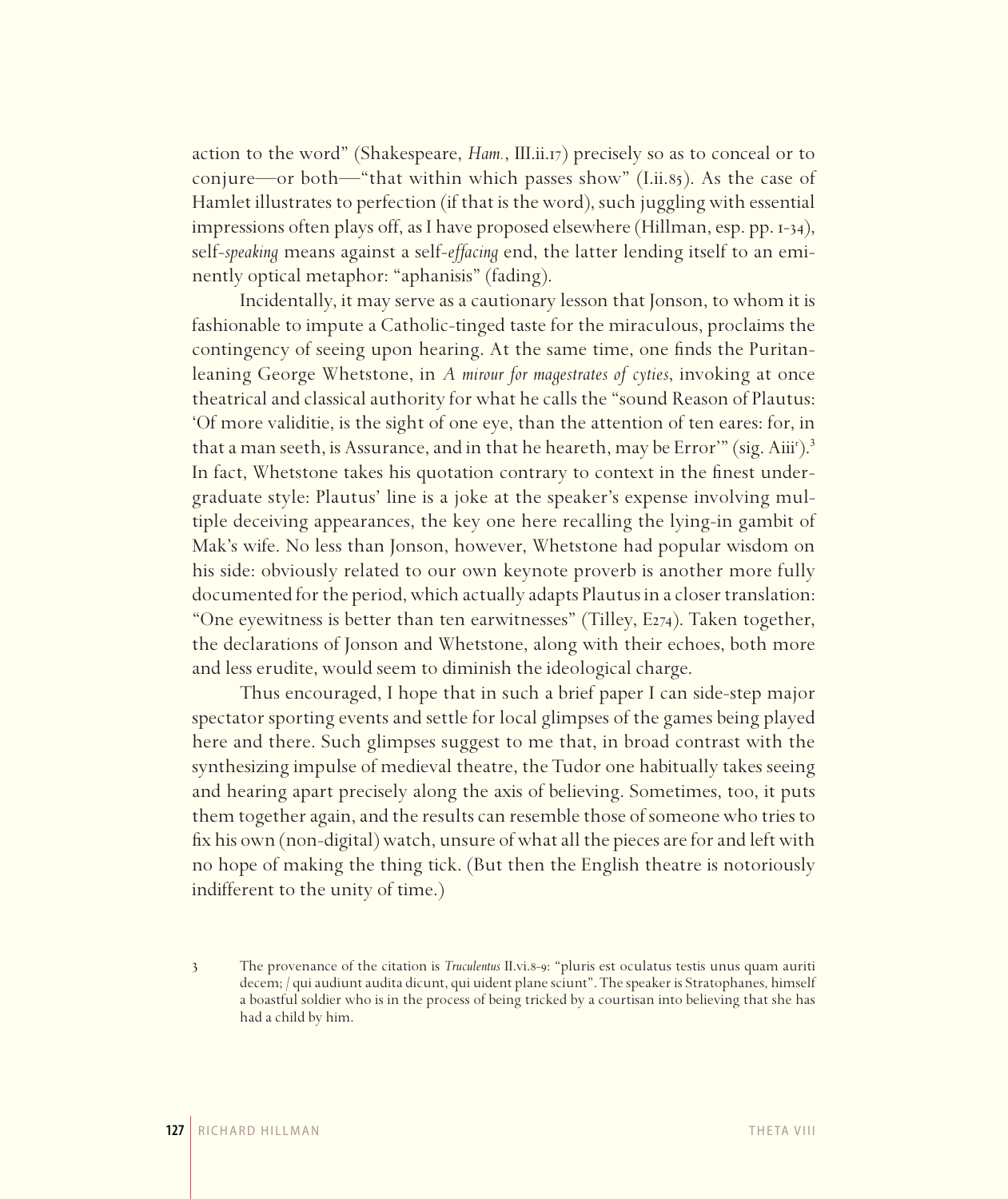It seems reasonable to presume that miracles, in the drama that serves their cause, should be guaranteed by sight. I take as corroboration the apparent sensitivity on the point shown by the slaying of Abel according to the *Mistère du Viel Testament*. The episode is pertinent because the Bible has Abel's blood crying to the Lord for vengeance, whereupon God addresses himself to Cain. In the English cycles, the crying of the blood seems to attract no special treatment: with the exception of the Wakefield version, to which I will return in a moment, it is simply reported—by God himself in Chester and N. Towne, in York by an interpolated Angel (again, I will come back to this). But the *Mistère* presents a conflicted case. Here the voice is heard, according to a stage direction that actually records the anomaly of having nothing to see: "La Voix du Sang qui crie a Dieu, et ne la voit on point" (Mistère l. 2751SD [vol. 1, pageant 5: "De la mort d'Abel et de la malediction Cayn"]). Immediately, however, sound is processed into sight. The voice appeals to "Justice divine"—"Venez le sang juste venger, / Que voyez ainsi ledanger [*sic*]!" (ll. 2753-54)—and Justice *can* see because she can be seen, since this daughter of God is personified, as throughout the *Mistère* (usually in tandem with Mercy). Justice, in turn, immediately attaches the disembodied voice to a virtual body—"Il est force que je m'encline / A escouter ce messager" (ll. 2756-57). Justice catches God's ear and directs his eye: "Ce sang la n'est point mensonger, / Tu en vois manifeste signe" (ll. 2762-63). Hearing has become seeing in order to warrant believing, all in ten lines or so—lines which also delineate a pivotal role for messengers.

Angels, of course, are messengers by etymological quintessence, and what they say is guaranteed by what they are seen to be. Still, reliability is also broadly built into the theatrical function. Human messengers are no angels, yet their credibility is generally taken for granted from the classical drama on—hence the frequent play between belief and disbelief on the part of those receiving the message. It is standard procedure in neo-Senecan tragedy to have the mere aspect of the messenger communicate his (usually bad) news before he speaks, so that hearing and seeing remain seamlessly joined. In the medieval theatre, angels often, but by no means always, intervene to manifest the divine speech of the Bible: this is the case, for instance, when the command to sacrifice Isaac is passed to Abraham in the *Mistère*, as in the N. Towne, York, and Brome versions, though not in Chester or Towneley.

In any case, taking the divinity at his word is what puts humanity to the test, as spectators were probably reminded, in the absence of an angel, by seeing the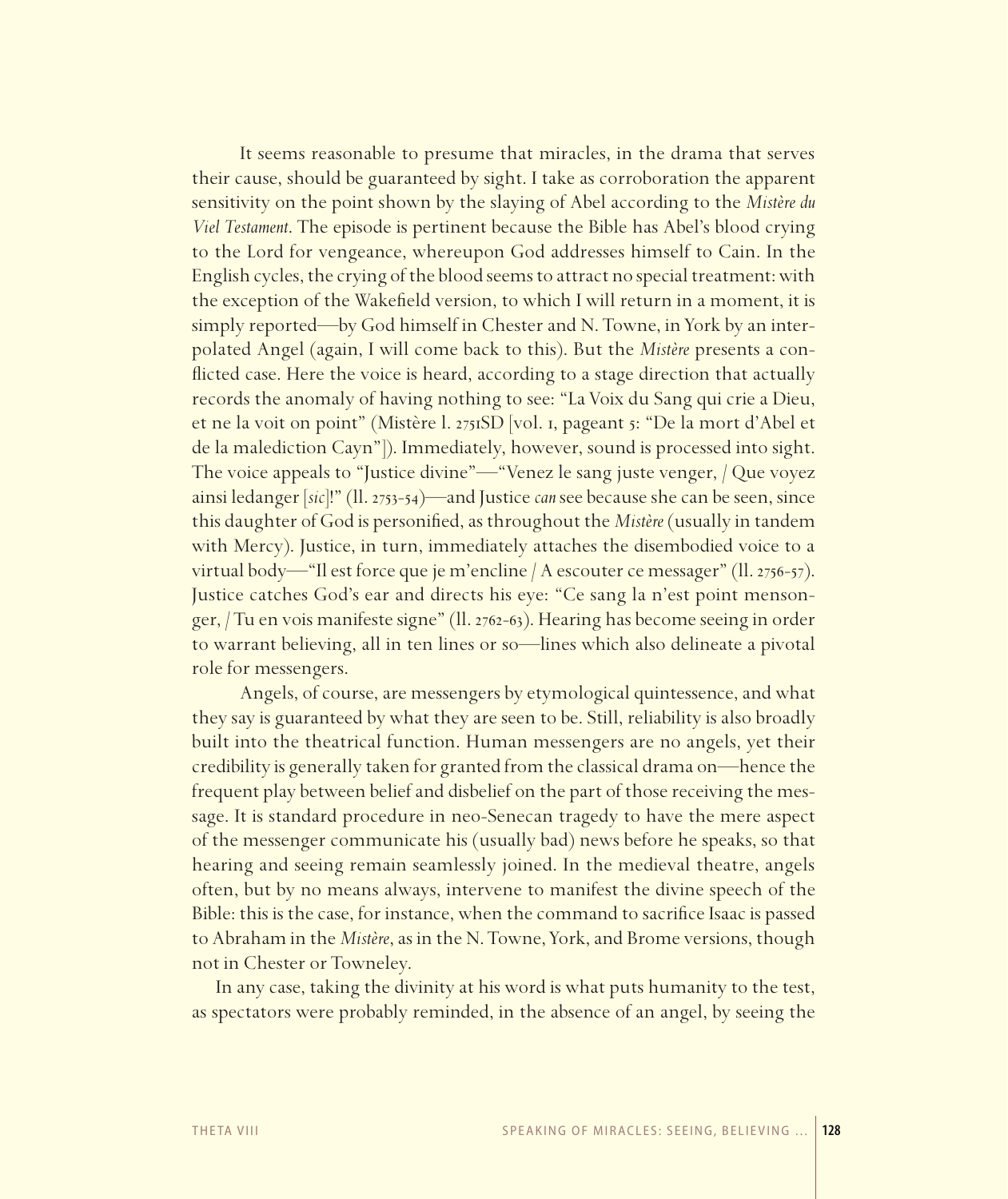speaker on high. The dramatic irony of the medieval drama thus plays out, fittingly, on a cosmic scale, with public and god-head virtually toasting each other ("Here's looking at you…"). Such testing is highlighted for Towneley's Abraham when visual confirmation momentarily surfaces as an issue: "Who is that? war! let me se! / I herd oone neven my name" (*Abraham*, ll. 58-59). Yet voice apparently suffices; God need only identify himself and add, "take tent to me" (l. 60), for Abraham to declare obedience, if hardly to banish all human misgivings.

To return to Cain and Abel, normally the voice alone seems to pronounce the concluding curse, although a stage direction in certain Chester manuscripts—"God comminge sayth (minstrelles playe)" (*The Tanners Playe* [play 1], l. 616 SD)—suggests that more objective correlatives were there deployed, and not just for the audience, since Cain seems to recognize God at once. The York cycle is unique in having an angel transmit the curse; indeed, there the interpolation opens a space for comic business (a rarity, since angels are not known for slapstick). As is typical when the English raise Cain, this one exudes the whiff of comic brimstone across a violence at once verbal and physical; here, that violence literally brackets the biblical text—and extends to the angel:

> *Angelus.* God hais sent the his curse downe, Fro hevyn to hell, *maldictio dei*. *Cayme.* Take that thy self, evyn on thy crowne, *Quia non sum custos fratris mei*, To tyne. *Angelus.* God hais sent the his malyson, And inwardly I geve the myne. (*Sacrificium Cayme and Abell* [pageant 7], ll. 86-91)

That last line, I take it, is delivered as an aside, with the angel rubbing a bruised head; the stage-business privileges physicality over theology, seeing over believing, to reinscribe the Cain-Abel-God interaction under the sign of the Three Stooges. At any rate, with the ironic unbelief common in the devil's unwitting henchmen, Cain goes on to bluster back the curse on its unseen originator and to show that what the first murderer believes in is shooting, not only the messenger, but eye-witnesses at large:

> The same curse light on thy crowne, And right so myght it worth and be, For he that sent that gretyng downe The devyll myght speyd both hym & the.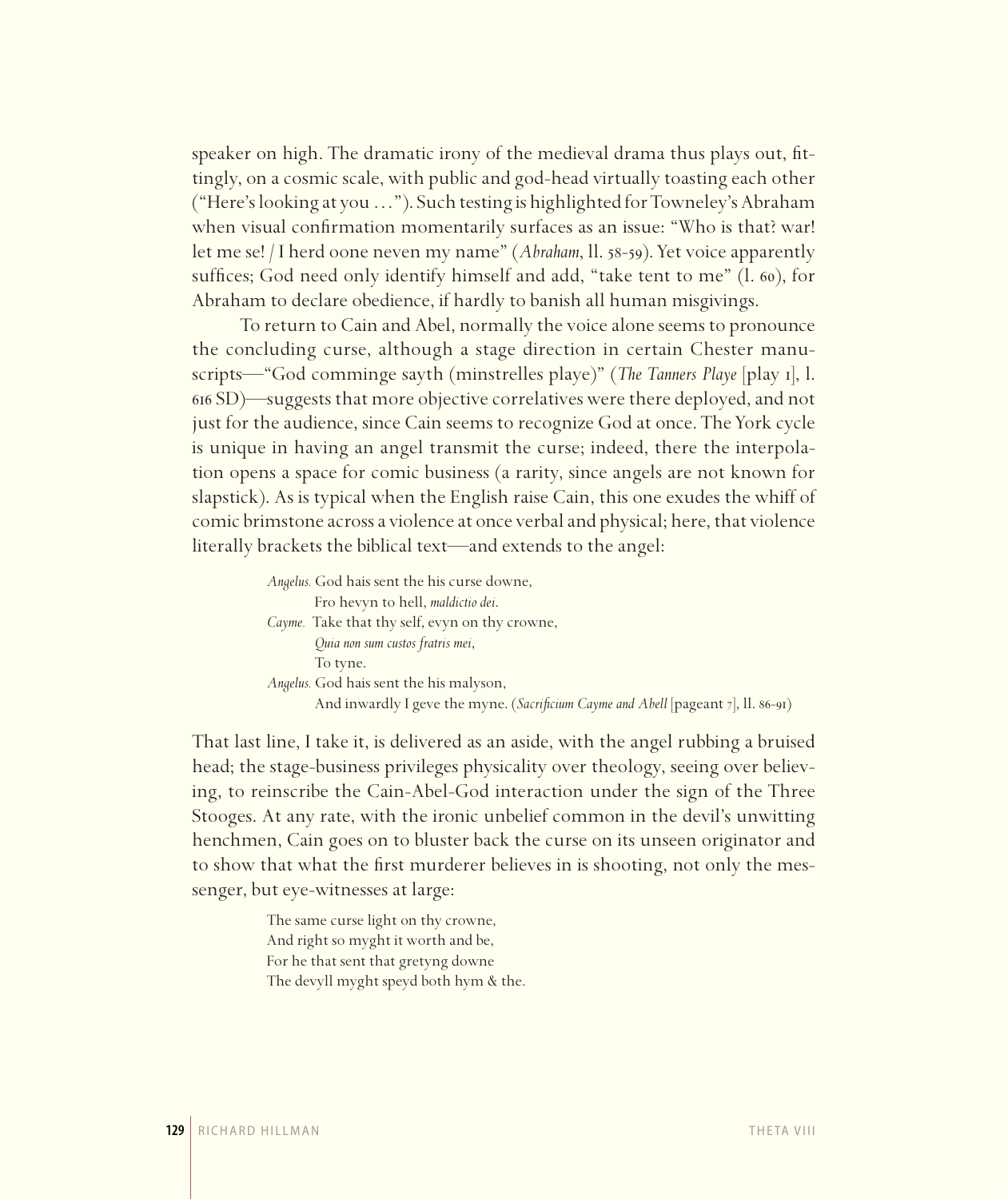Fowll myght thowe fall! Here is a cankerd company, Therefore goddes curse light on you all. (ll. 92-98)

Set against such procedures, the Cain of Wakefield emerges as especially interesting. Here alone the character explicitly capitalizes on the absence of seeing to parade, at first, disbelief despite better knowledge; God's first warning falls on ears that are not deaf but defiant:

> Whi, who is that hob ouer the wall? We! who was that that piped so small? Come go we hens, for parels all; God is out of hys wit! (*Mactatio Abel*, ll. 297-300)

The subsequent interventions are also by voice alone, to judge from the first exchange:<sup>4</sup>

```
Deus. Caym, Caym!
Caym. Who is that that callis me?
      I am yonder, may thou not se? (ll. 342-43)
```
The malediction itself, when it comes, provokes the same bluster as in York—"Yei, dele aboute the, for I will none, / Or take it the when I am gone" (*Mactatio Abel*, ll. 356-57)—but there is more room to bluster in, because neither God nor angel appears to Cain. This effect seems linked to his self-projection into despair:

> Syn I haue done so mekill syn That I may not thi mercy wyn, And thou thus dos me from thi grace, I shall hyde me fro thi face. (ll. 358-61)

Theologically, Cain's reading appears sound and standard, to judge by other versions—including the absence of Miséricorde to balance Justice in the *Mistère*'s corresponding moment. Yet the impulse to hide from the divine "face" is one thing in the Bible ("a facie tua abscondar"  $|Gen. 4:14|$ ), another in the theatre, when that face is the more all-seeing because unseen. Insofar as this absent-presence precipitates Cain's present-absence, the staging points to an early effect of

<sup>4</sup> So editors agree, to judge from their stage directions.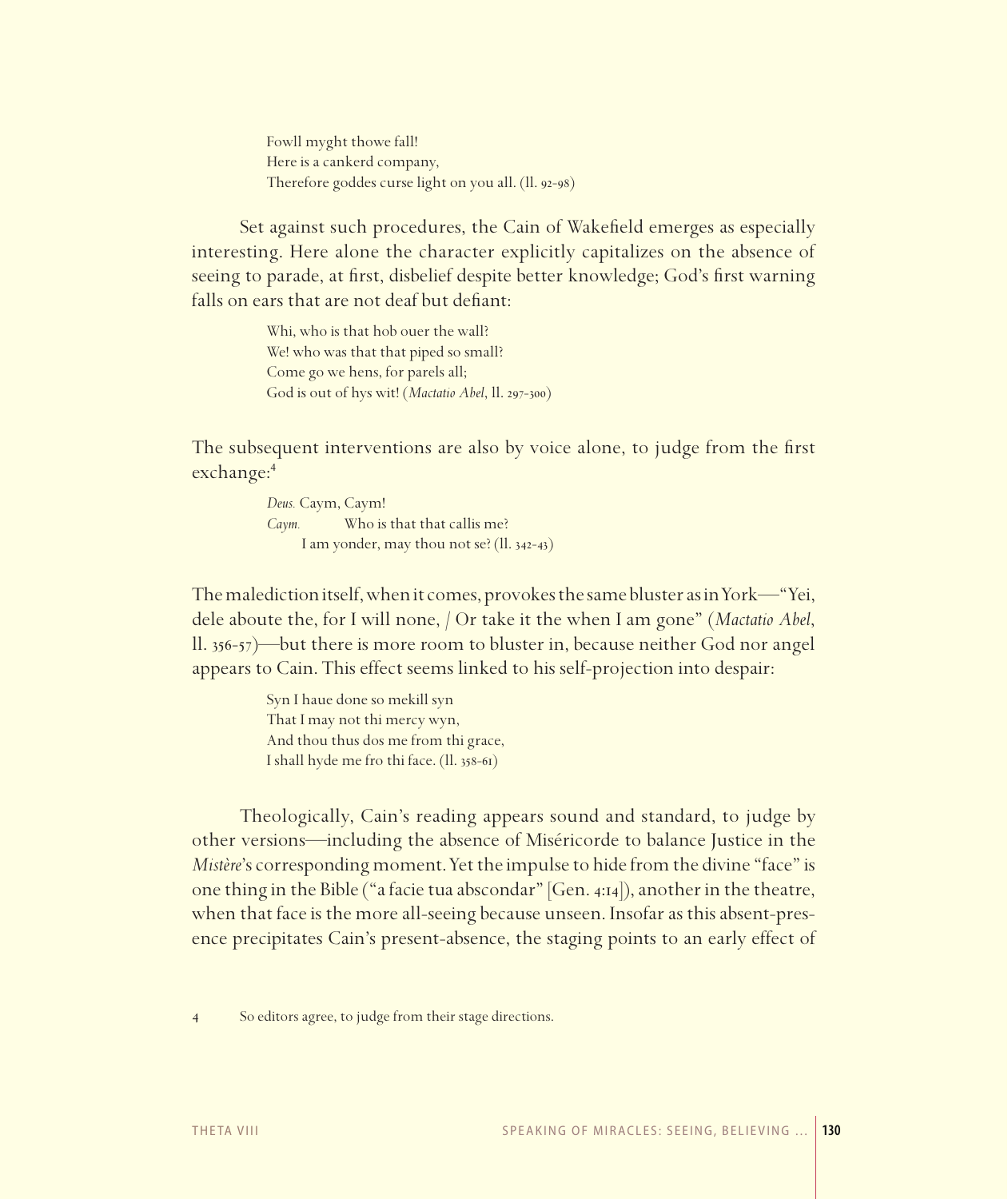aphanisis and the curse becomes that of subjectivity (roughly equivalent anyway in my books).

It is tempting to correlate this negotiation of the self in the unseen face of the Word with the theatrical precocity of the Wakefield Master, who in other respects, too, makes belief a function less of manifestation than of grace-driven hermeneutics: one thinks of the shepherds' discovery, thanks to their charity, of Mak's slice off the old leg of mutton, their spontaneous aspiration to angelsong. The self-condemnation of Cain is no less a conversion—"thou thus dos me from thi grace"—one in which hearing without seeing becomes a positive spur to believing.

It is arguably as much because of as despite the early modern English theatre's reticence about the religious—a reticence eventually enshrined (so to speak) as a legal formality—that the triangular relation among seeing, hearing and believing tends to acquire theatrical self-consciousness. Certainly, in that indispensable point of reference which it is tempting to retitle "A Midsummer's Mise-en-Abyme", we are cued to laugh at Bottom's synesthetic grasping at belief as it fades—"The eye of man hath not heard, the ear of man hath not seen ..."(Shakespeare, *MND*, V.i.211-12)—a point soon recycled by Pyramus looking in the wall's hole for revelation: "I see a voice! Now will I to the chink, / To spy and I can hear my Thisby's face" (V.i.192-93). But this seeing through a glass not just darkly, but dimly in every *sense*, remains resonantly Pauline, and the joke on Hermia was not so funny when Lysander's voice appeared to light her way in the dark:

> Dark night, that from the eye his function takes, The ear more quick of apprehension makes; Wherein it doth impair the seeing sense, It pays the hearing double recompense. (III.ii.177-80)

The discrepancy between hearing and seeing points her towards disillusion, drawn out when, despite what she sees, she can hardly believe her ears: "You speak not as you think. It cannot be" (191). The cumulative effect of such confusions is to put the joke on us when Puck's invitation precisely not to trust in our sight any more than the lovers could—"Think you have but slumb'red here / While these visions did appear"—is made contingent on his highly suspect word: "Else the Puck a liar call" (V.i.425-26, 434).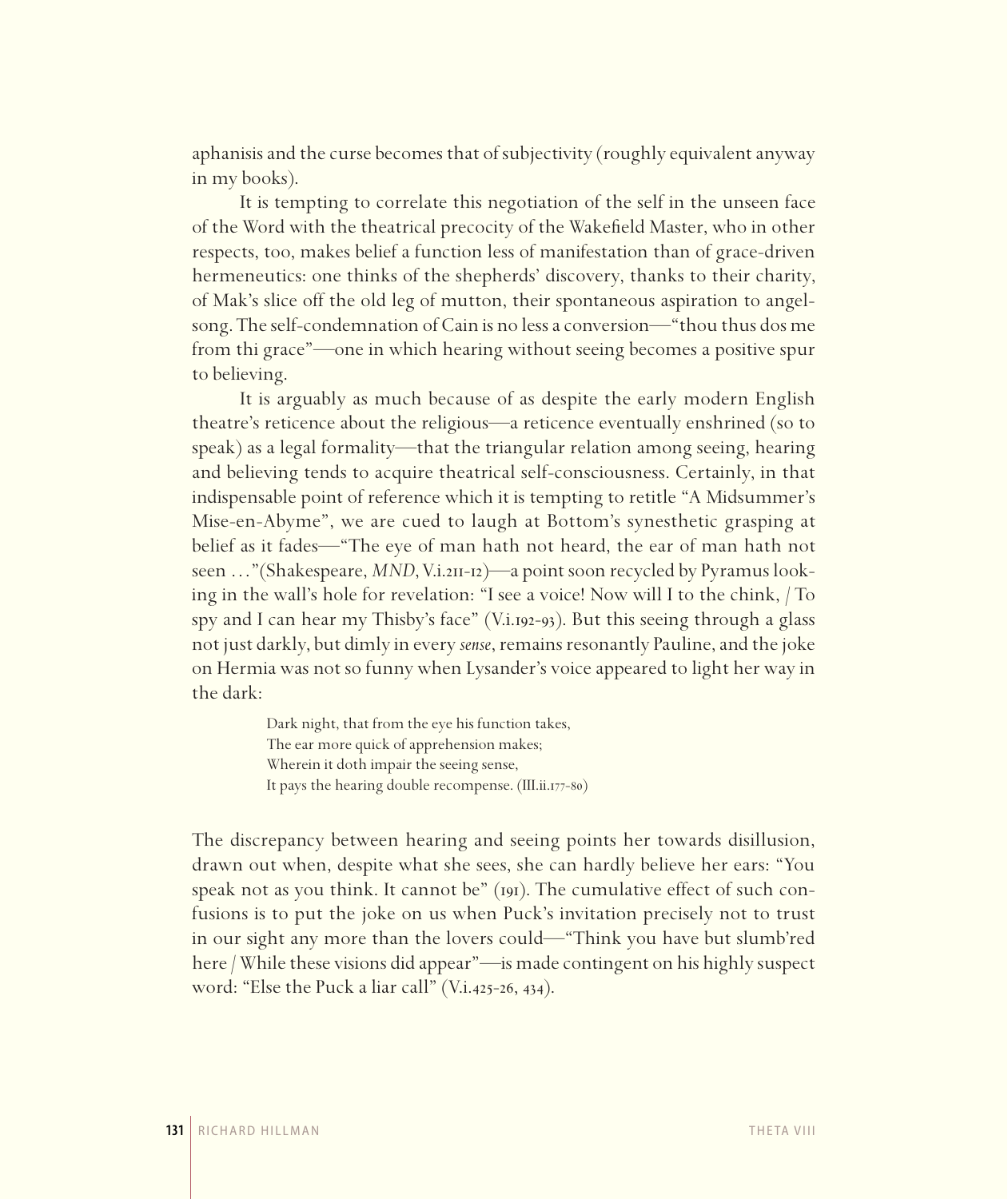If comic containment and meta-theatrical commentary serve as points for taking the pulse of cultural anxiety, there is in *A Midsummer Night's Dream* a nearly abstract distillation of this issue, as of others more notoriously fraught (notably patriarchal power). The case provides a window, most immediately, on the inevitability of the question throughout the comic canon. It virtually defines comedy in the period that characters dupe, and are duped by, deceptive appearances, but the attention paid to verbal instability in these processes, hence the installation of a triangular dynamic, should not be (as it were) overlooked. Metadramatic highlighting can help. Jonson's *Epicoene* pivots on the point. *Troilus and Cressida* invites especially close inspection of it: the fusion of what he hears and sees in the Greek camp during the play-within-the-play engineered by Ulysses results for Troilus in an unshakable faith in Cressida's infidelity—the familiar Shakespearean paradox with regard to jealousy. Yet the pageant works, also paradoxically, because it plays into its stage-spectator's hands and confers metatheatrical power on him. When Pandar urges Troilus to listen to what "yond poor girl" says in her letter—"Do you hear, my lord? Do you hear?" (Shakespeare, *Tro.*, V.iii.97, 99)—he conspicuously fails to shake the self-cast lover's hold on a Truth forged from hearing and seeing. The contents remain within Troilus' power to withhold even from the audience: he at once severs "matter from the heart" and witnessed "deeds" from these "Words, words, mere words" (108-12) and consigns her language, as a metonym for Cressida herself, to the changeable wind. The script thus superimposed is obviously a tragic one for all concerned; we read it by the light of the flames of Troy.

To pursue the generic implications, the errors that constitute comedies regularly separate hearing and seeing, while their resolution reunites them in a climactic experience that compels belief. This is to re*cycle* the medievally miraculous. Versions of "If there be truth in sight, you are …" (Shakespeare, *AYI*, V.i.118ff.) regularly deliver the denouement "as you like it". By contrast, tragedy on the early modern English stage indefinitely defers revelation by interposing interpretation—language itself—between seeing and believing: "Is this the promis'd end? … Or image of that horror?" (Shakespeare, *Lr.*, V.iii.265-66). Attempts by the likes of Hieronimo to manufacture revelation, hence to fuse the miraculous and the tragic, may be gauged against this norm. Tragic protagonists on the Elizabethan stage are pervasively defined by their hope of Truth appearing from outside, failing which they slip across language out of their own field of vision: "Here I am Antony / But cannot hold this visible shape" (Shakespeare,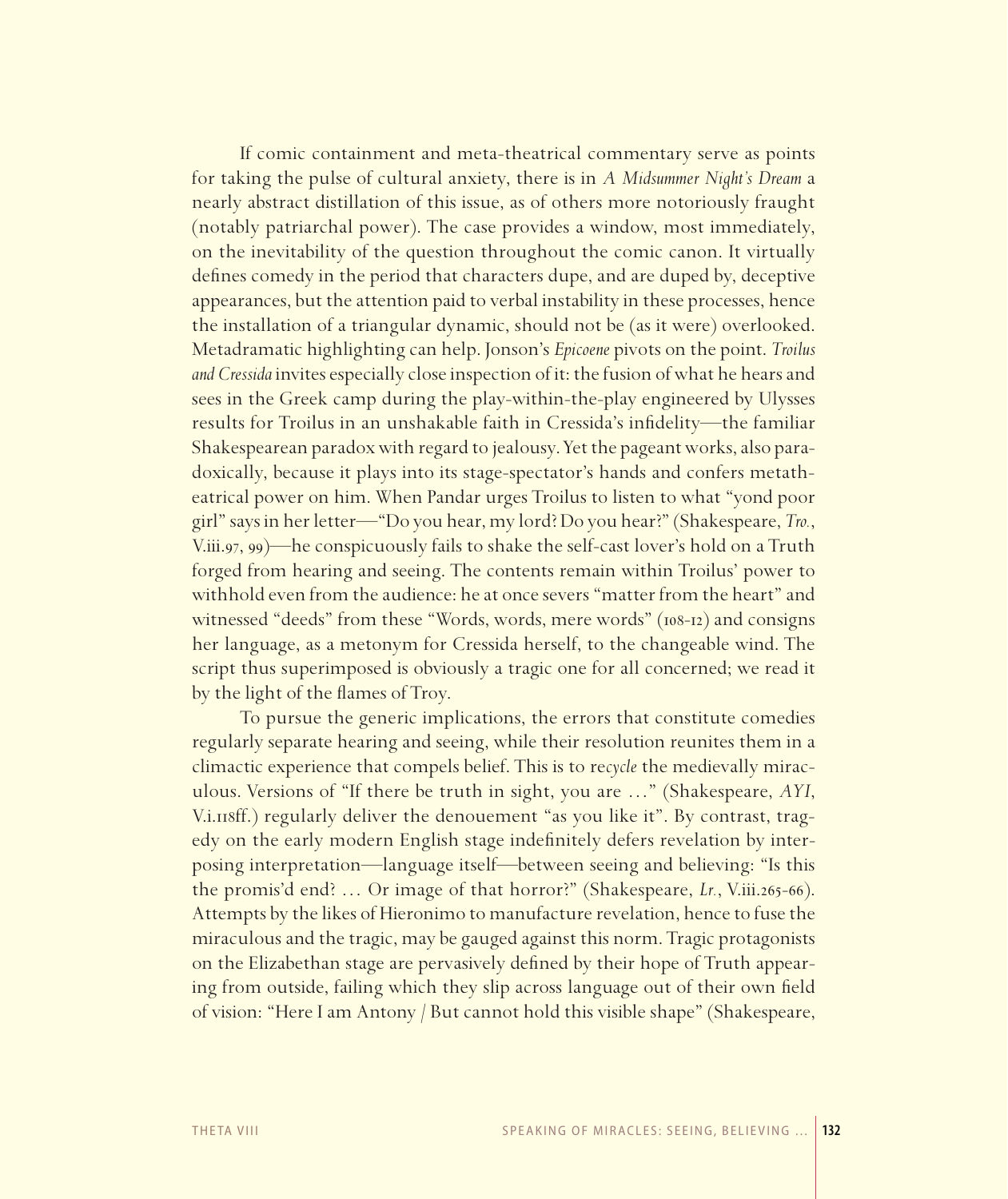*Ant.*, IV.xiii.13-14). Old Hamlet's ghost appears in "such a questionable shape" (Shakespeare, *Ham.*, I.iv.43) as to set in motion a chain of interrogations purporting to fix the value of "the ghost's word" (III.ii.286); and if the latter is pegged at "a thousand pound" (287) in Hamlet's pre-cooked books by the spectacle of the Mousetrap, the Prince does not trust to the dumb-show any more than most playwrights do: he supplies interpretation to guide his missile, even if some of it haywires the guidance system. The play's clearest point about purgatory, surely, is that the condition is highly contagious.

It is arguably, in fact, the norm for tragic protagonists, the more poignantly because it has become theologically impossible and so cannot be put off to the next world. How better to describe the state of unkinged Richard II, who shattered the mirror because its spectacular presence conflicted with his sense of self-absence, and who falls into a version of religious melancholy? Now that he is physically penned within "ragged prison walls" (Shakespeare, *R2*, V.v.21), the master/waster of time assimilated to a dysfunctional time-piece, his thoughts are set ticking to "set the word itself / Against the word" (V.v.13-14). The failure of seeing-as-believing, whose soundtrack was the self-enchanting conjurations of his own voice, now fragments the "word itself" into "an hundred shivers" (IV.i.289).

Faustus, too, if he were not overqualified for salvation (an audience steeped in the older drama would not miss the ironic force of his title "Doctor"), might have had the wit to answer Mephistophilis, "So, this is purgatory, nor am I out of it". He begins where Richard leaves off, setting biblical verses against each other in the void of non-revelation. The point is hard to miss because the fallout of the Middle Ages, theatrical as well as theological, hangs thick in the air. It is arguably the pinnacle of Marlowe's dramatic excesses in various directions that he provides a master of the revels in the form of the Master of Lies and shows Faustus so tied up in quasi-purgatorial verbal (k)nots that he refuses to believe in hell when he sees it. Some have revelation thrust upon them…

Squeezing the verbal out of the spiritual picture was evidently not a durable option for a Protestant theatre—witness Thomas Heywood's rare recuperation of medieval dramatic spectacle in the national religious cause. Part I of *If you know not me, you know no bodie: or, The troubles of Queene Elizabeth* (probably staged in 1604, published in 1605) is remarkably full of dumb-shows, minimally glossed or not at all, while the English Bible as object acquires a transcendent iconic status. (There is really, after all, no other possible candidate for such a function within Protestant ideology.) Its very presence in Elizabeth's chamber gives her jailor Beningfield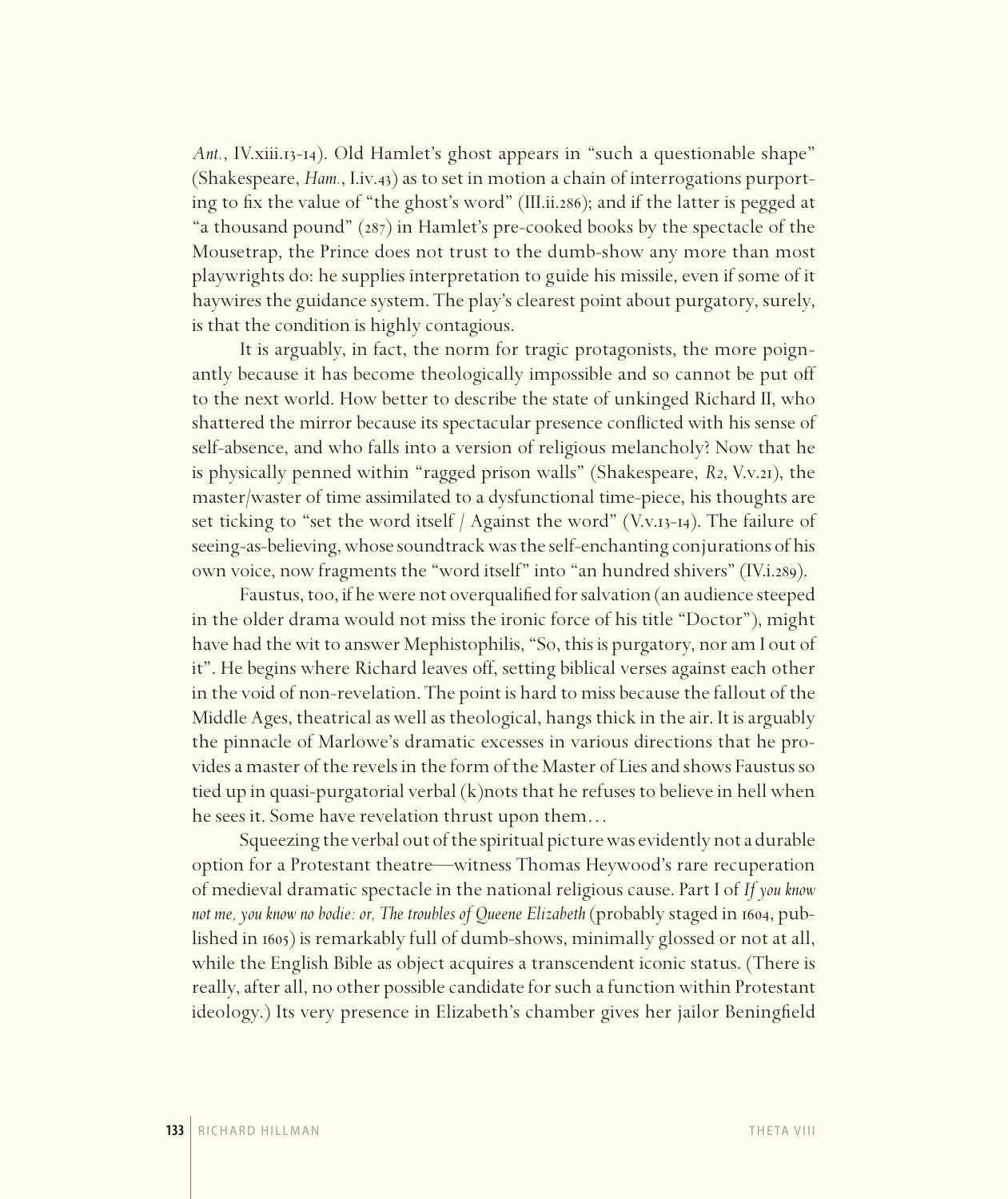the Romish hebe-jebes ("*Sanctum Maria* pardon this prophanation of my hart" [Heywood, sig. E3"]) and opens into extraordinary revelation; angels defend the sleeping princess from murderous friars and place the Bible in her hand, opened to a verse calculated to infuse worldly comfort *sola fide*: "*Whoso putteth his trust in* the Lord, Shall not be confounded" (sig. E4<sup>r</sup>). So far the defeat of superstition by Truth can be conducted emblematically: seeing-as-believing sealed by the Word. But the final emblem of Part I, as Elizabeth makes her triumphant entry into her capital as Queen, marks a counter-current of entry into the symbolic order of language. The Mayor presents her with a purse and a Bible, as if the latter's magic ("blisse", in the Queen's words) will rub off on the former, which she associates with "honor", and crown with *jouissance* the ultimate Puritan happy marriage between Grace and Cash Abounding. The Queen kisses the Bible and personally manages the final miraculous display:

> This booke that hath so long conceald it selfe, So long shut vp, so long hid, now Lords see, We here vnclaspe, for euer it is free. (sig. G4<sup>r</sup>)

The catch is that this end is a beginning, that it will henceforth be up to each reader of the unclasped bible to work out his salvation with diligence. Richard II and Faustus conspicuously find such "freedom" less than liberating, and it would logically become less so in proportion to one's belief in something that cannot be seen: one's own promised end. Elizabeth's benediction, then, functions unsettlingly like Puck's epilogue. Of course, it is most unlikely that Heywood thought in these terms, but he may not have known what do for the (literally) proverbial encore. Part II of *If You Know Not Me*, which followed hard upon (just a year later), plunges into its celebration of commerce, Englishness, and, centrally, Elizabeth in a radically different style, down-to-earth chronicle devoid of miracle-play technique: there is not a single dumb-show, no spectacular revelation, and as the sea-fight with the Armada is related by a series of messengers, Elizabeth is as dependent on their human, uncertain, and earnest mediation as is the audience. Heywood's experiment in epiphany was a one-time wonder.

By contrast with Heywood, it seems clear that Shakespeare, across the genres, deliberately played on the triangular relation among seeing, hearing, and believing. To the cases already cited we may now add, precisely, that of his messengers. Their status as fallen angels, mediating what they have seen by means of fallible human words, is shown up by the need, when events might seem beyond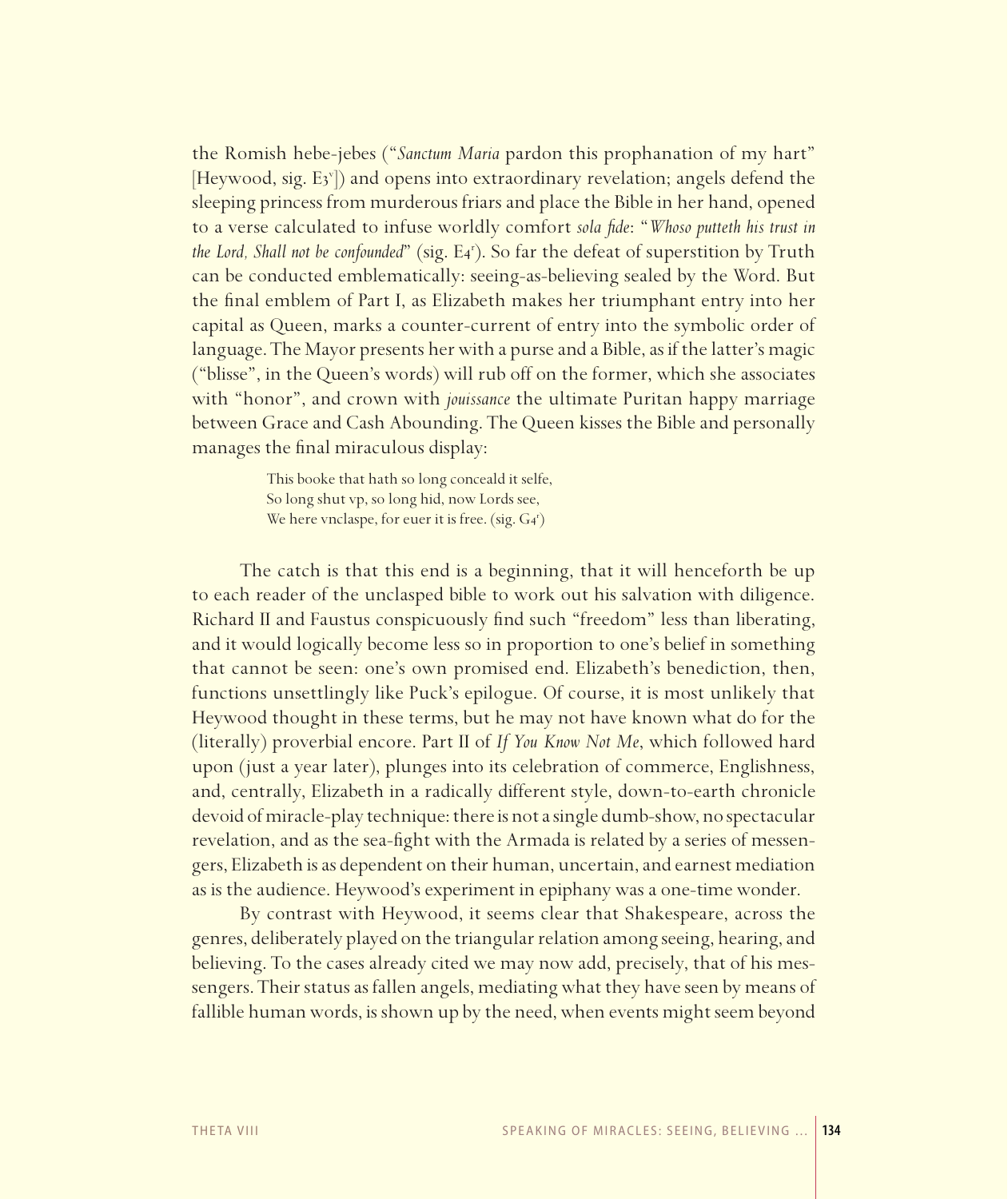belief, for visual supplement or special status. The extraordinary blood-shedding of Macbeth requires a "bloody man"(I.ii.1), who "can report, / As seemeth by his plight, of the revolt / The newest state"  $(1-3)$ , who unites "words" and "wounds": "So well thy words become thee as thy wounds, / They smack of honor both" (43-44). The heroism of Coriolanus would seem incredible, except as Cominius himself will "report it" (I.ix.2), although even the grudging Citizens will be compelled by the sight of his scars "to put our tongues into those wounds and speak for them" (II.iii.6-7). But the ultimate vehicle of self-conscious mediation must be the hapless messenger of Cleopatra, encouraged by vigorous coaching to slant his eye-witness testimony regarding Octavia ("She creeps", "her forehead / As low as she would have it" [*Ant.*, III.iii.19, 33-34]) to earn the Queen's opinion of his "good judgment" (24)—our own, too.

To the extent that one accepts Shakespeare's responsibility for it, the case of Joan de Pucelle testifies to the issue's dramatic interest for him from earliest days. The question boils down to the relation of the character's "voices" to her own words and deeds, given that she presents herself as a messenger of the divine and performs what both sides regard as supernatural feats. That question was precisely the one posed by the historical Jeanne d'Arc from start to finish—and beyond. It was formally considered first at Poitiers, then at her trial under watchful English eyes, and latterly at the deliberations, at which she was not in a position to testify, that produced her rehabilitation. The Shakespearean treatment stands out against the background less of the recognized sources than of the first tragedy on the subject, *L'histoire tragique de la Pucelle de Dom-rémy*, composed in 1580 by the Jesuit Fronton Du Duc in Lorraine. This, too, is a possible source, as I have proposed elsewhere (Fronton Du Duc, ed. Hillman, l. 529, n. 68), but for present purposes the point can rest strictly comparative.

The interest is simply that the French playwright, himself poised between a miracle play tradition and Humanist aspirations, pursued the triangular dynamic throughout so as to weld seeing, hearing, and believing for the audience and thus establish Jeanne's truth as a touchstone for good and evil characters. Naturally, the choric voice of the Prologue invests her divine mission with authority from the start, but the serious business of conflating seeing with hearing begins with the appearance of Saint Michel, the more pointedly because distinctive features call attention to each component. This is no gently persuasive angel but a stern and commanding one, with what she will later call a "threatening voice" (l. 288).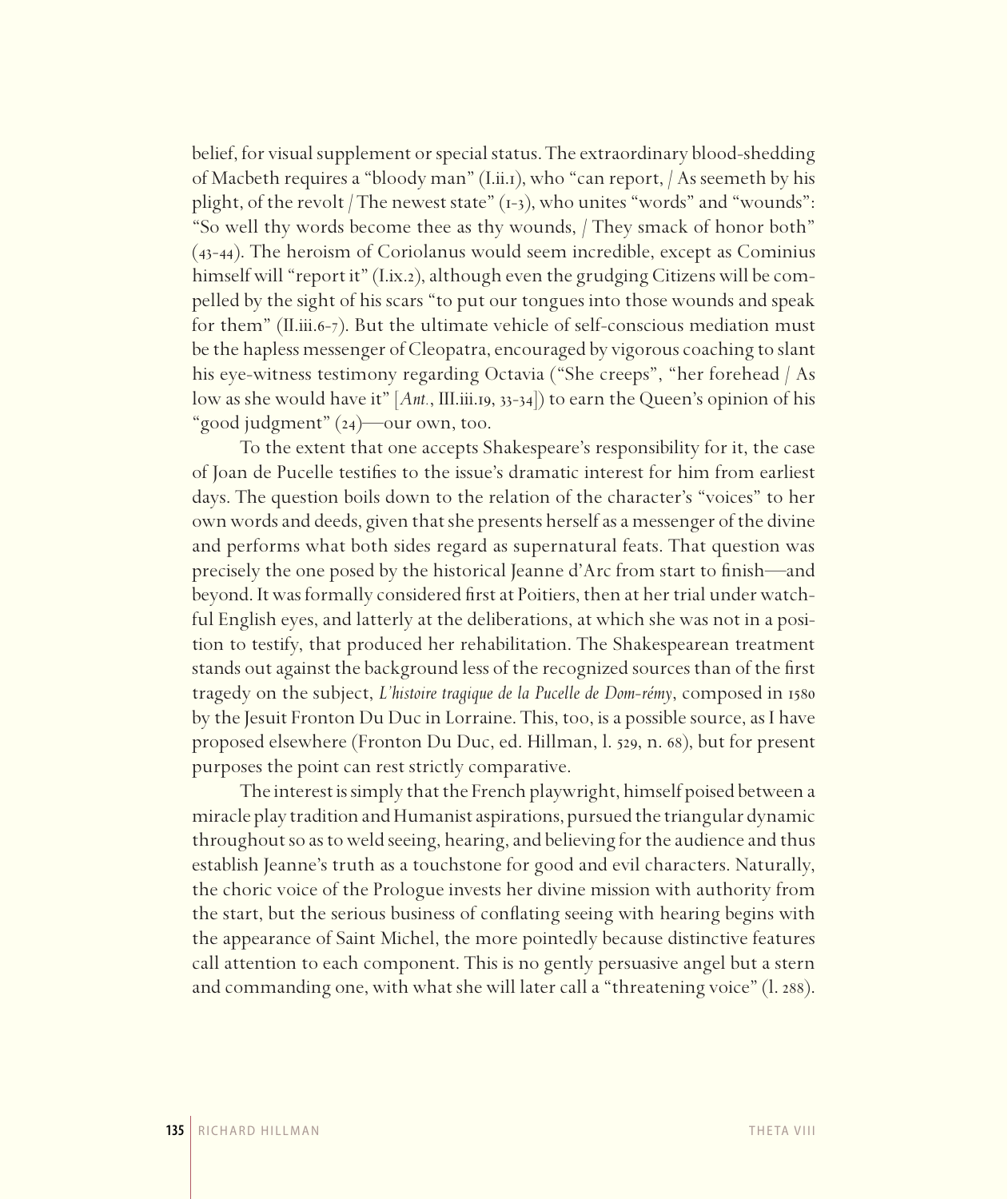Yet that voice infuses her own with joyous confidence after his departure—a point picked up by the Doctor of Theology to prove divine origin. Her language up to the moment of her capture, when her human faltering requires, and receives, another vision, sustains this infusion of energy through a style at once jaunty and exalted, not least when she vocalizes the Dauphin's secret prayer about his legitimacy, as imparted by the angel, to prove her own. And she poses the challenge of belief in terms, first, of hearing: "don't judge me by my person, small and slight,  $/$  But by what I say, in what manner and whose right  $/$  I present myself to you" (ll. 422-24). Jeanne's early convert, Jean de Valois, duc d'Alençon (the same historical personage dismissed as "that notorious Machevile" [*1H6*, V.4.74] by Shakespeare's Duke of York—it takes one to know one), notably aligns himself with Ben Jonson and the rhetoricians ("Language most shows a man: speak, that I may see thee"):

> … when I heard Her declarations from her own mouth, fluent word By word, in terms so naïve, with a look modest And firm, a spirit reflective and self-possessed, She seemed to me celestial. …

 … How could any fault be found At all with those pronouncements of hers, wise and sound? Utterance is the true messenger of the soul; It is the one true brush that paints our portraits whole. For as metals are tested by making them ring, Whatever flaw may lie within a human being Declares itself through speech; and the stream makes us know Unfailingly the source from which it takes its flow. (ll. 614-27)

Notably, but not surprisingly: Fronton Du Duc was a professor of rhetoric. As for distinctive seeing, the angel's appearance would doubtless have carried authority from the mystery tradition, and it would be interesting to know what overlap pre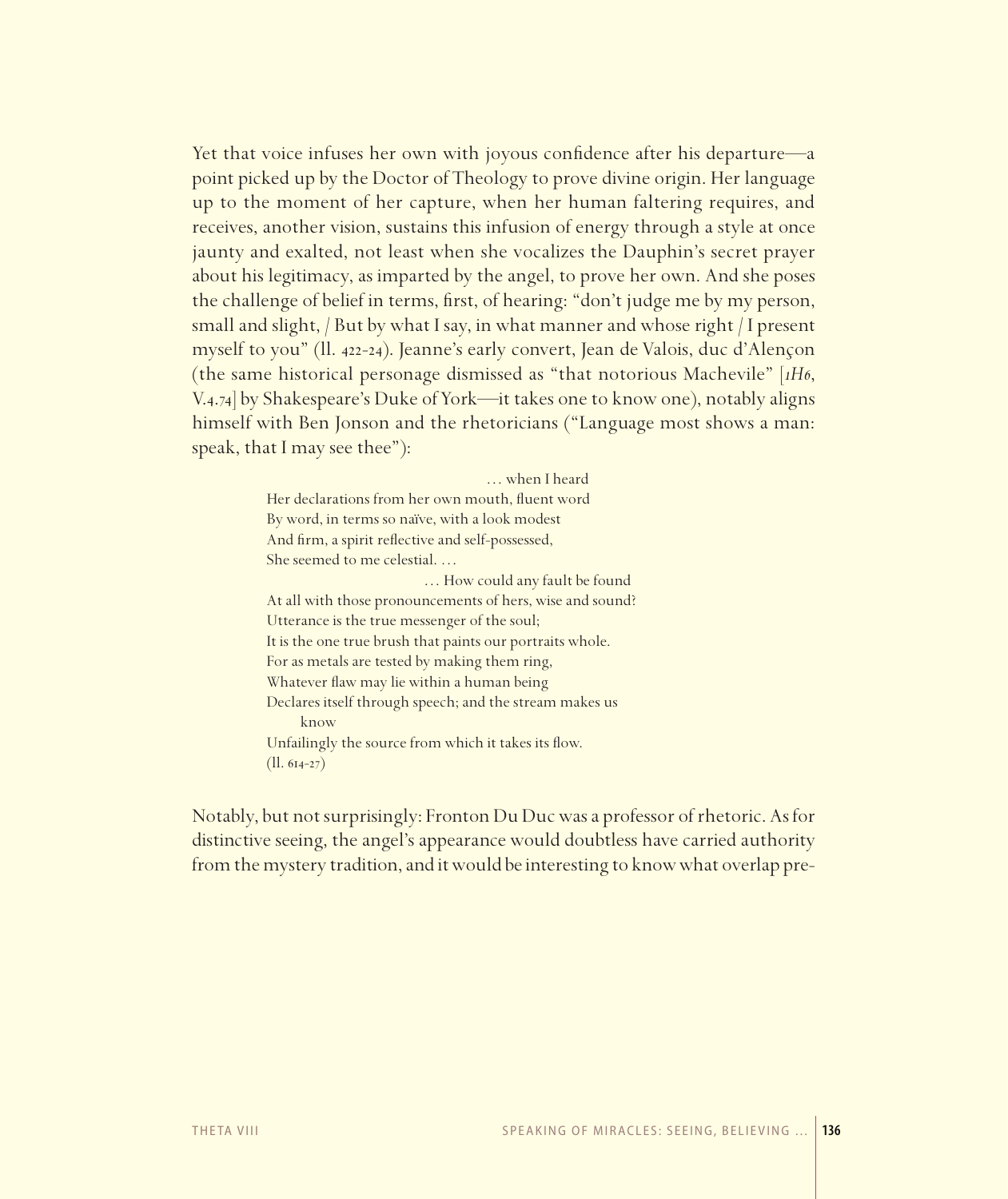existed with the visual details derived from Jeanne's trial testimony. In any case, Fronton Du Duc once again blends seeing with hearing: "I recognize the voice, the hair, the radiance  $\ldots$ " (l. 1666).<sup>5</sup> But another effect stands out: there is some room for ambiguity, but it is highly likely that in the initial vision, uniquely, the boy-actor playing Jeanne wears female clothing. This amounts to a visual refutation of one of the debunking rumours about Jeanne, namely, that she was a male imposter—a rumour the English themselves needed to debunk in order to paint her as a witch (hence the apparently historical detail, not taken up by the play, that the executioner displayed her naked corpse to the crowd before it was consumed by the fire).<sup>6</sup> The play's visual refutation gains impact from the fact that such cross-dressing was far from normal or innocuous in the Jesuit theatre (McCabe, pp. 178-97). (Indeed, the practice would shortly be forbidden.)

It is, of course, Jeanne's martyrdom that confirms her sanctity for Fronton Du Duc (even if formal sainthood would have to wait until the twentieth century), and that experience again unites the visual and the verbal. Jeanne is effectively silenced in court by resolute unbelievers, when her eloquent defence falls on deaf ears ("no defences / Whatever does she adduce" [ll. 2056-57]); she is physically silenced on the scaffold to prevent persuasion ("the hangman, brutal, / Bridled all her mouth with a bit of twisted metal" [ll. 2313-14]). But as she is carted off to execution she makes the onlookers into hearers, moving them to tears with consolations and a request for their prayers: "So many then the words to which her soul gave motion, / That I might sooner number the waves of the ocean" (ll. 1456-57). This is a vulnerably human Messenger speaking, potentially the weakest link in the signifying chain, as is signalled by the momentary failure of language equal to what he has seen: "my voice, all trembling, / Will hardly come; I'm too shaken, words are no good…" (ll. 2262-63). The greater the impact, then, when his voice rebounds as the vehicle of the non-verbally miraculous: the heart unburnt, the dove soaring from the pyre to the heavenly vault. Those miracles are standard, by the way, not only in sympathetic accounts of Jeanne, but in the discourse of contemporary Catholic martyrdom, *mutatis mutilationibus*. They resemble, for instance, those attached to executed priests and recusants

<sup>5</sup> On the account of the hair and the radiance as derived from the judicial records, see Soons, pp. 115-16.

<sup>6</sup> This rumour makes best sense of the reaction of Burgundy in *1H6* when he first hears about the "maid": "Pray God she prove not masculine ere long / If underneath the standard of the French / She carry armor as she hath begun" (II.i.22-24).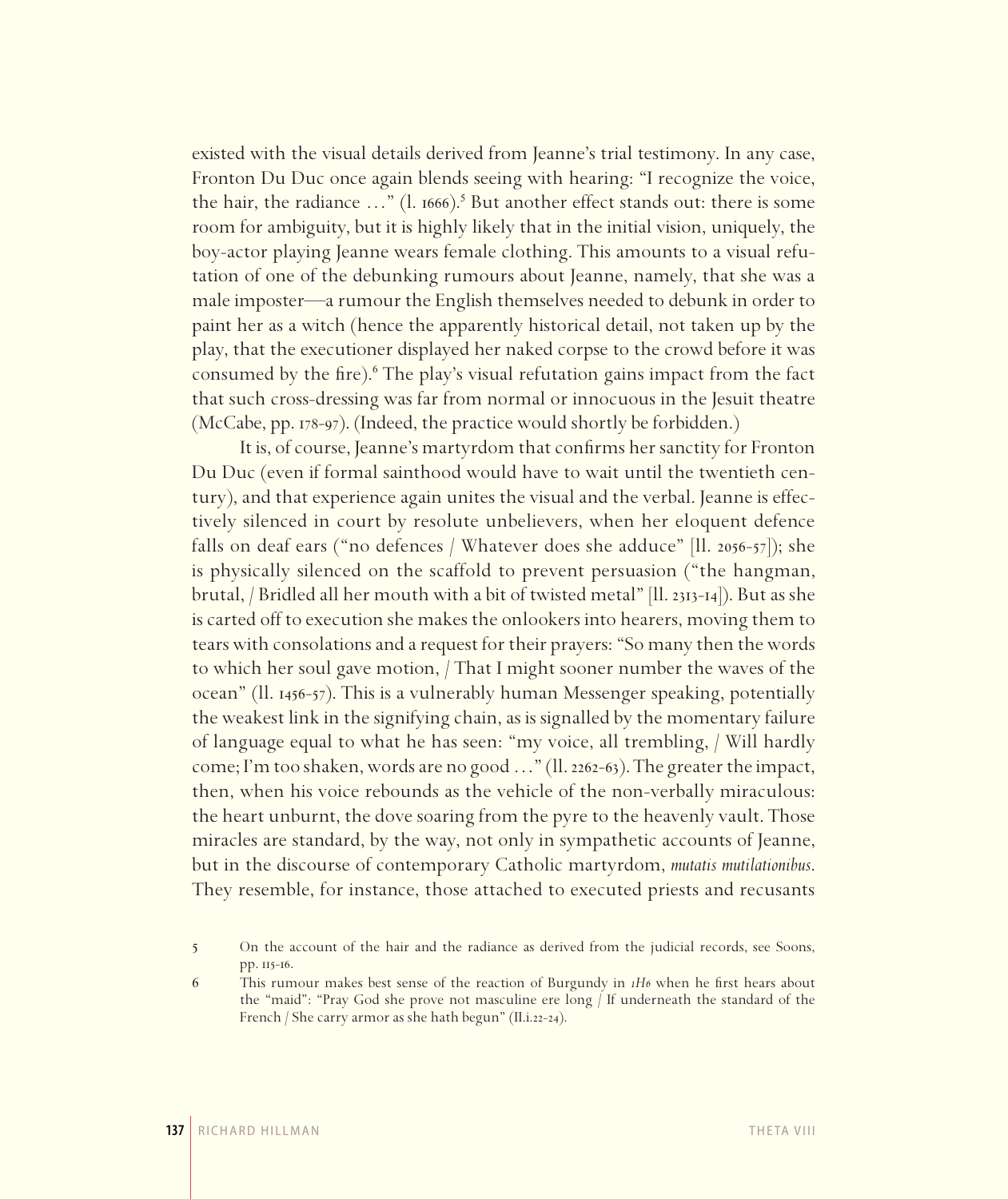in England, where hearts played a special role, being generally cut out of the more-or-less living body and cast into the fire.<sup>7</sup>

The language of sainthood, as applied by the French, of sorcery and witchcraft by the English, maintains the same epistemological framework in *1 Henry VI*. Fronton Du Duc's insistent fusing of seeing, hearing, and believing through their constant interplay throws into relief Shakespeare's deconstructive procedures, but also their curious self-limitation. It would doubtless have been assumed here that the English view is the right one, but the conjuring scene (V.iii), which shows the unequivocal "Fiends", is extraordinarily belated. Moreover, it functions by splitting off Joan's own voice from her "voices", for the fiends frustrate her most fundamentally—indeed, cast adrift her continuing eloquence, which runs right through to her final curse—by refusing to speak: "O, hold me not with silence over-long!" (13). And until that point, what we see and hear of Joan is sufficiently shifting and ambiguous to keep us off-balance. There is plenty of sexual innuendo from all quarters, but the potentially damning sight of her and Charles fleeing Orléans like "loving turtle-doves" (II.ii.30) comes filtred by the blurred night-vision of biassed Burgundy: "as far as I could well discern / For smoke and dusky vapors of the night …" (26-27). Meanwhile, her voice has the capacity to "astonish" with "high terms" (I.ii.93)—and not just the Dolphin, who in this resembles (and possibly echoes) his precursor in Fronton Du Duc ("la sagesse ... dont tu nous étonnois" [l. 527]).<sup>8</sup> Her verbal enchantment of Burgundy himself casts such a spell that we may share his doubt—"Either she hath bewitch'd me with her words, / Or nature makes me suddenly relent" (III. iii.58-59)—and it is not necessarily dispelled by her bathetic gloss: "Done like a Frenchman—turn and turn again" (85). Indeed, from the English point of view, Joan actually acquires touchstone status here at Burgundy's ironic expense. For when Bedford accused Charles of consorting with "witches and the help of hell" (V.i.18), the most notorious shape-changer of all was quick to chime in: "Traitors have never other company" (19). Again, it takes one to know one. My immediate point, though, is that the points of the triangle—seeing, hearing, and believing—are taken apart, each turned and turned again before our puzzeled ("Pucelle or puzzel" [I.iv.107]) eyes and ears. Fronton Du Duc's whole world of

<sup>7</sup> "Regularly, martyrdom accounts state that the hearts of the executed martyrs leaped out of the fire into which they were thrown" (Marotti, p. 87). On the discourse of martyrdom surrounding English Catholics more generally, see Marotti, pp. 66-94, esp. 85-89 ("Signs and Wonders"); Marotti (p. 78) stresses the specifically Catholic preoccupation with miracles and relics at executions.

<sup>8</sup> On the linguistic overlap at this point, see my translation of Fronton Du Duc, p. 173, n. 68.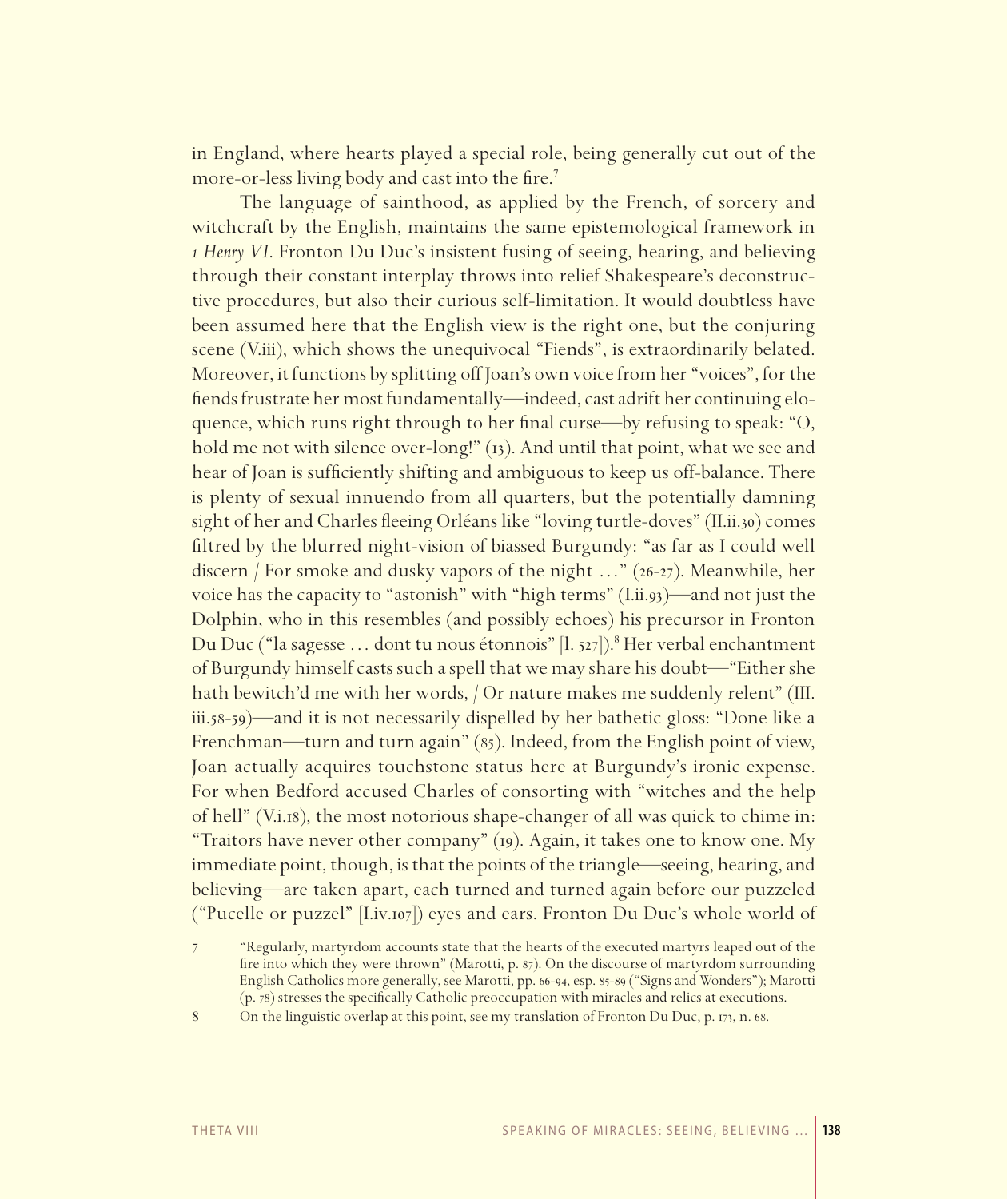wonder is fragmented, dispersed—and therefore, paradoxically, allowed to survive subversively against all odds.

Of course, I speak of "wonder" advisedly. After twenty years or so of playing various tricks with the triangular balance (or imbalance) of forces across the genres, Shakespeare's evocations of the miraculous in the last plays recuperate a venerable theatrical formula in a self-conscious way, teasing the belief of onand off-stage spectators by insinuating discrepancy between seeing and hearing, then uniting the two. *The Winter's Tale* provides the outstanding instance, and not just within the stage-managed scene of Paulina, where music accompanies spectacle but speech sets the seal on it ("If she pertain to life, let her speak too" [Shakespeare, *WT*, V.iii.113]). For the audience has been prepared for that spectacular revelation by the withholding of spectacle: the preceding narrated account—in prose, moreover—of the reunion of father and daughter.

The same double perspective conditions the running competition between the choric Gower and the climactic revelations of *Pericles*. Gower himself not only teases with his own approaching redundancy as a speaker ("More a little, and then dumb" [Shakespeare, *Per.*, V.ii.2]) but, inverting the choric procedures of *Henry V* (and in this way as in others throwing down the gauntlet to Jonson), he presents the spectacular as transcendent: "But tidings to the contrary / Are brought your eyes; what need speak I?" (II.Cho.14-15). Marina, for her part, supplies the first reunion with a musical prelude to the music of the spheres. The second insistently merges seeing and hearing as the basis for belief: "Voice and favour! / You are, you are—O royal Pericles!" (V.iii.13-14); "Are you not Pericles? Like him you spake, / Like him you are" (32-33); "The voice of dead Thaisa!" (34).

*Cymbeline*, *The Tempest*, and indeed *Henry VIII* provide what might be termed mannerist versions of such a convergence—collocation remade dislocation. The silly glosses of *Cymbeline*'s Soothsayer—a highly qualified professional in the believing department—stumble after the Word divinely deposited on Posthumus' breast. This amounts to a reprise of Heywood's fusion of angel and book, but it scoffs at fallen exegesis. This is perhaps possible because the ultimate revelation is waiting in the historical wings. In *The Tempest* the management of visual and verbal techniques to induce belief is effected by a meta-theatrical magician, not always smoothly, and there is no more effective index of the artifices we and others are asked to believe—the shipwreck, for starters—than the synthetic seal of approval applied by gullible Gonzalo: "set it down / With gold on lasting pillars …" (Shakespeare, *Tmp.*, V.i.208)—words made visible, but only in his imagination.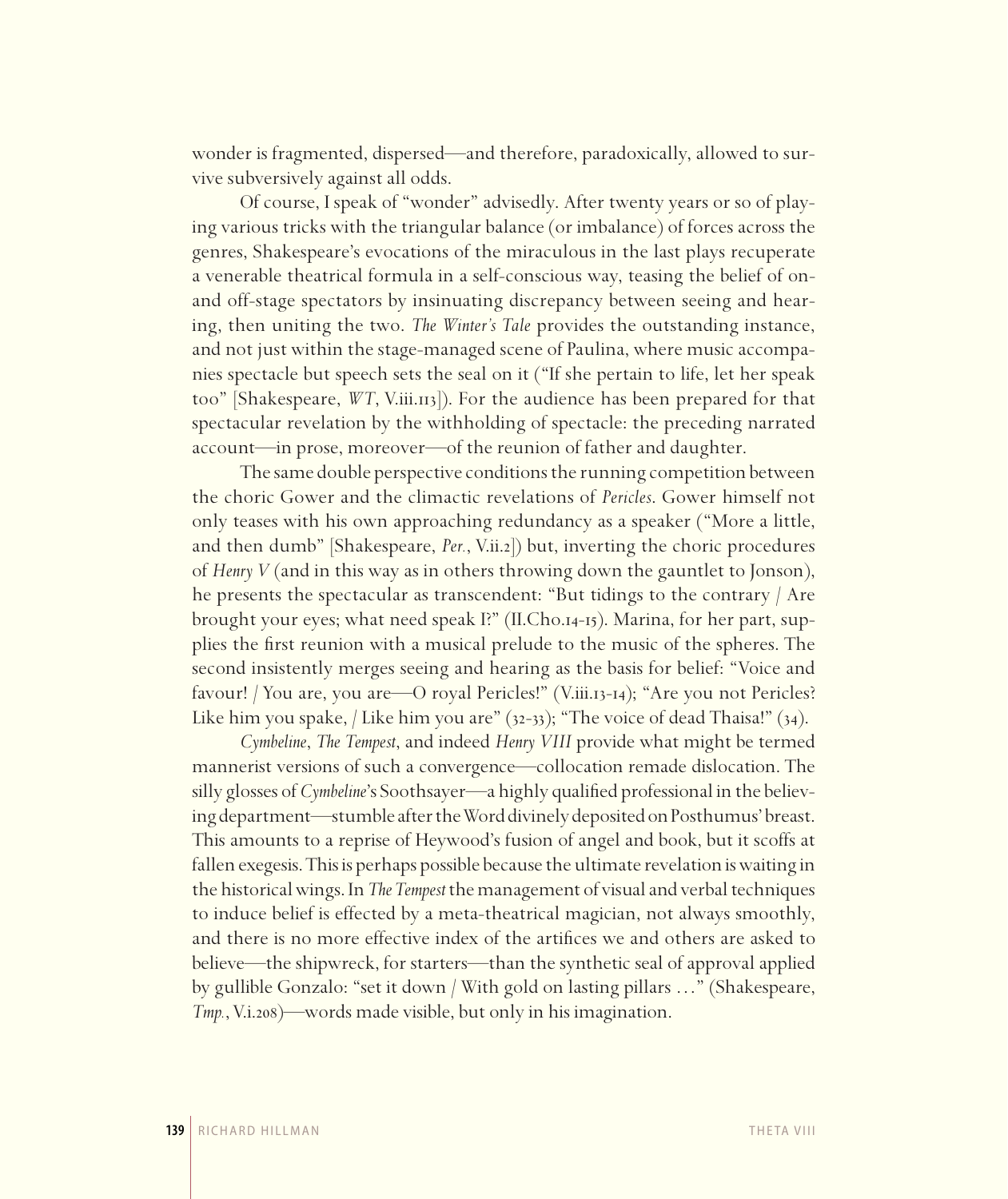As for *Henry VIII*, there is a conspicuous failure to harness what we hear and what we see at successive moments of tragic downfall—of Buckingham, of Wolsey, prolix in praise of their King—and throughout the latter's dealings with Katherine and Anne. These discrepancies are set off against Katherine's vision of blessed spirits, which compels belief along both axes. By the time the audience arrives, by this tortuous route, at the purported climax, with Cranmer's conjuring prophecy, it is well prepared to recognize deficiency in what is actually seen. "Thou speakest wonders", announces Henry (Shakespeare [and Fletcher], *H8*, V.iv.55), in the style of Fronton Du Duc's Citizen: "You recount me things that are truly marvellous" (Fronton Du Duc, l. 2361). But the latter "things" flow from others seen, heard, and believed, the supernatural naturalized. Cranmer is a messenger from places swarming with controversy, political and religious. His baptismal prophecy risks drowning with court holy water "This royal infant … in her cradle" (Shakespeare [and Fletcher], *H8*, V.iv.17-18)—*nobody* made visible, neither Mak's parodic Easter dinner nor any Elizabeth we know. Protesting so much will not convince that *All Is True*, if the dumb-show is out of synch. We are being asked to swallow—sight unseen, *sola fide*—a virtual wafer-cake resistant to trans- or any other substantiation. Across our theatrical memories, now, the rug is being pulled out from under ("When You See Me, You Know Me"—or do you?) and we risk having equivocation thrust upon us: "If you know not me, you know nobody". For as another Touchstone observes in a somewhat different context, wittily if unwittingly infusing the "If"'s to come ("If there be truth in sight ...") with a Machiavellian trace, "Your If is the only peacemaker; much virtue [*virtù*?] in If" (Shakespeare, *AYL*, V.iv.103-4).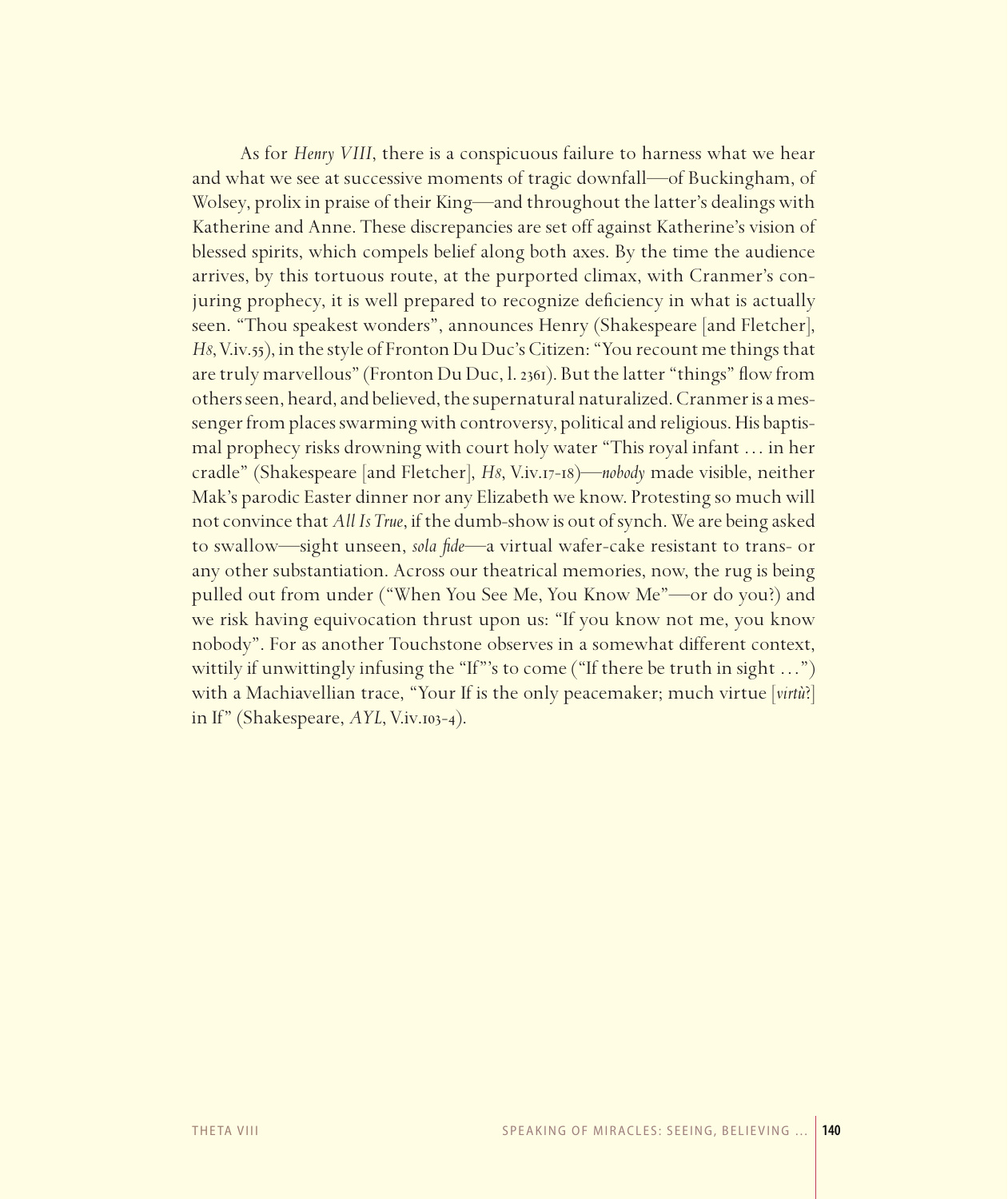# **Bibliography**

### *Primary Sources*

- *Abraham*. *The Towneley Plays*. Ed. George England and Alfred W. Pollard. Early English Text Society, Extra Series No. 71. 1897; rpt. Millwood, NY: Kraus Reprint Co., 1973.
- *Biblia Sacra juxta Vulgatam Clementinam*. Electronic edition by Michael Tweedale. London, 2005. Last access 27 November 2007: http://vulsearch.sourceforge.net/ html/
- Drummond, William. *Conversations with William Drummond of Hawthornden*. *Ben Jonson*. Ed. Ian Donaldson. The Oxford Authors, gen. ed. Frank Kermode. Oxford: Oxford University Press, 1985. Pp. 595-611.
- Fronton Du Duc. *The Tragic History of the Pucelle of Domrémy Otherwise Known as the Maid of Orléans*. Trans. with introd. and notes by Richard Hillman. Carleton Renaissance Plays in Translation, 39. Ottawa: Dovehouse Editions, 2005.
- Heywood, Thomas. *If you know not me, you know no bodie: or, The troubles of Queene Elizabeth* [Part I]. London: [Thomas Purfoot] for Nathaniel Butter, 1605.
- Jonson, Ben. *Ben Jonson*. Ed. C. H. Herford, Percy Simpson, et al. 11 vols. Oxford: Clarendon Press, 1925-52.
- \_\_\_. *Timber, or, Discoveries, Made upon men and matter, as they have fl owed out of his daily readings, or had their reflux to his peculiar notion of the times. Ben Jonson.* Ed. Ian Donaldson. The Oxford Authors. Oxford: Oxford University Press, 1985. Pp. 521-94.
- *Mactatio Abel. The Wakefield Pageants in the Towneley Cycle. Ed. A. C. Cawley. Old and* Middle English Texts, gen. ed. G. L. Brook. Manchester: Manchester University Press, 1958.
- *Le Mistère du viel testament*. Ed. Nathan James Édouard Rothschild and Émile Picot. 6 vols. Société des anciens textes français. Paris: Firmin Didot, 1878-91.
- Plautus, Titus Maccius. *Truculentus*. *Titi Macci Plauti Comoediae*. Ed. W. M. Lindsay. 2 vols. Vol. 2. Scriptorum Classicorum Bibliotheca Oxoniensis. Oxford: Clarendon Press, 1963.
- *Sacrifi cium Cayme and Abell* [pageant 7]. *York Plays: The Plays Performed by the Crafts or Mysteries of York on the Day of Corpus Christi in the 14th, 15th, and 16th Centuries*. Ed. Lucy Toulmin Smith. 1885; rpt. New York: Russell and Russell, 1963.
- Shakespeare, William. *The Riverside Shakespeare*. Ed. G. Blakemore Evans, J. J. M. Tobin, et al. 2nd ed. Boston: Houghton Mifflin, 1997.